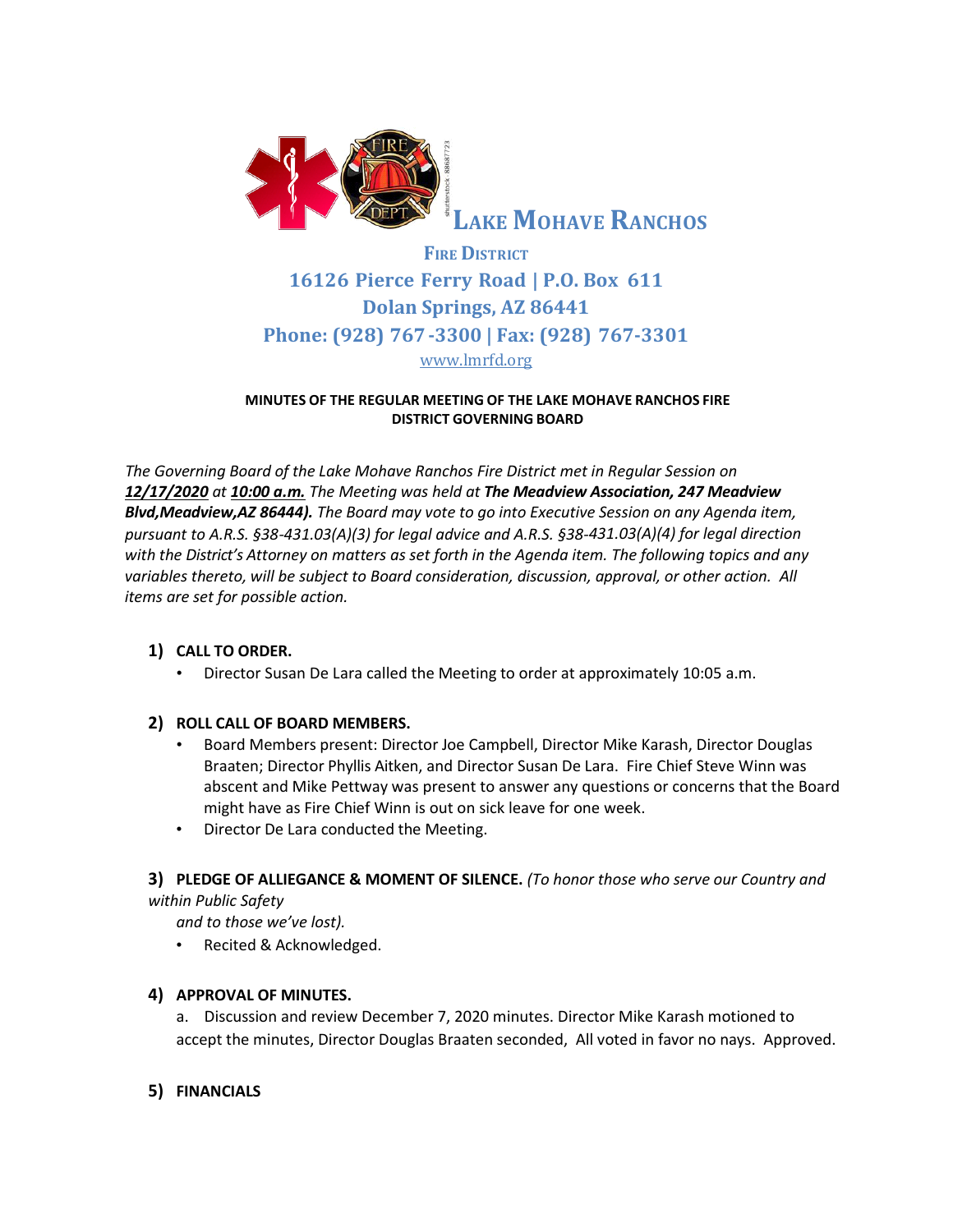a. Discussion regarding the monthly financial report as presented by James Vincent Group. James Vincent Group was contacted via phone. Gabe Budra respresented James Vincent Group. Director Phylls Aitken motioned to approve November Financials for 2020, Director Douglas Braaten seconded, All voted in favor no nays. Approved

b. Discussion regarding Autohorizing James Vincent Group and the Board Chair to be the Financial point of contact for LMRFD. Director Braaten motioned to make Board Chair point of Contact with James Vincent Group regarding financial issues as they arose, Director Aitken seconded. All voted in favor no nays. Approved.

#### **6) ANNUAL REPORT**

a. Discussion regarding the Annual Report for 2019/2020 year. This was conducted with Auditor over the phone. Director Karash motioned to accept the report as presented, Director Braaten seconded, All voted in favor, no nays. Approved.

# **7) OLD BUSINESS** *THE FOLLOWING ITEMS ARE A RATIFICATION OF ITEMS COVERED IN THE 12/7/2020 MEETING.*

a. Discussion and possible action regarding: Review of duties as relates to Budget and staffing with return to Accounting Firm (James Vincent Group) Director De Lara motioned to discontinue using the private employee and re-hire James Vincent Accounting Firm to handle pay roll, paying bills, monthly reporting, review of current budget to ascertain whether a revised budget needs to be submitted to Mohave County, and attendance monthly in person or by phone. Direcotr Aitkens seconded. Discussion Director Braaten would like see the FD look at other firms down the road and possibly start utilizing committees. Director DeLara doesn'twant to wait on a committee to have imput in to this decision. Nofurther discussion. Director De Lara votes Aye, Director Braaten votes aye, Direcotr Aitken votes Aye, Direcotr Campbell abstained,, and Director abstained. 3 aye and 2 abstained. Motioned passed.

b. Discussion and possible action regardingOrganizational Structure of staffing, elimination of excess positions, job description of Customer Service Clerk position based on FY 20/21 budget. Director De Lara Motioned that we accept the organization chart as presented deleting the Administrative Manager positiion and Financial Clerk position replacing them with the Customer Service Clerk at 25 hours per week, \$12.15 per hour with no benefits. Director Aitken seconded. Discussion. Audience member asked for a copy of the Organizational Re Structure that the Board had recieved. No further discussion. Director Aitken voted aye, Director Braaten voted aye, Director Campbell voted aye, Director Karash voted no, Director De Lara voted aye. Four votes in favor and one opposed. Passed.

Director De Lara motioned the Board eliminate the Financial Clerk position of five (5) hours per week effective immediately. Director Aitken seconded. No discussion. Director Aitken voted aye, Director Braaten voted aye, Director Campbell voted no, Director Karash voted no, Director De Lara voted aye. Three votes in favor and two opposed. Passed.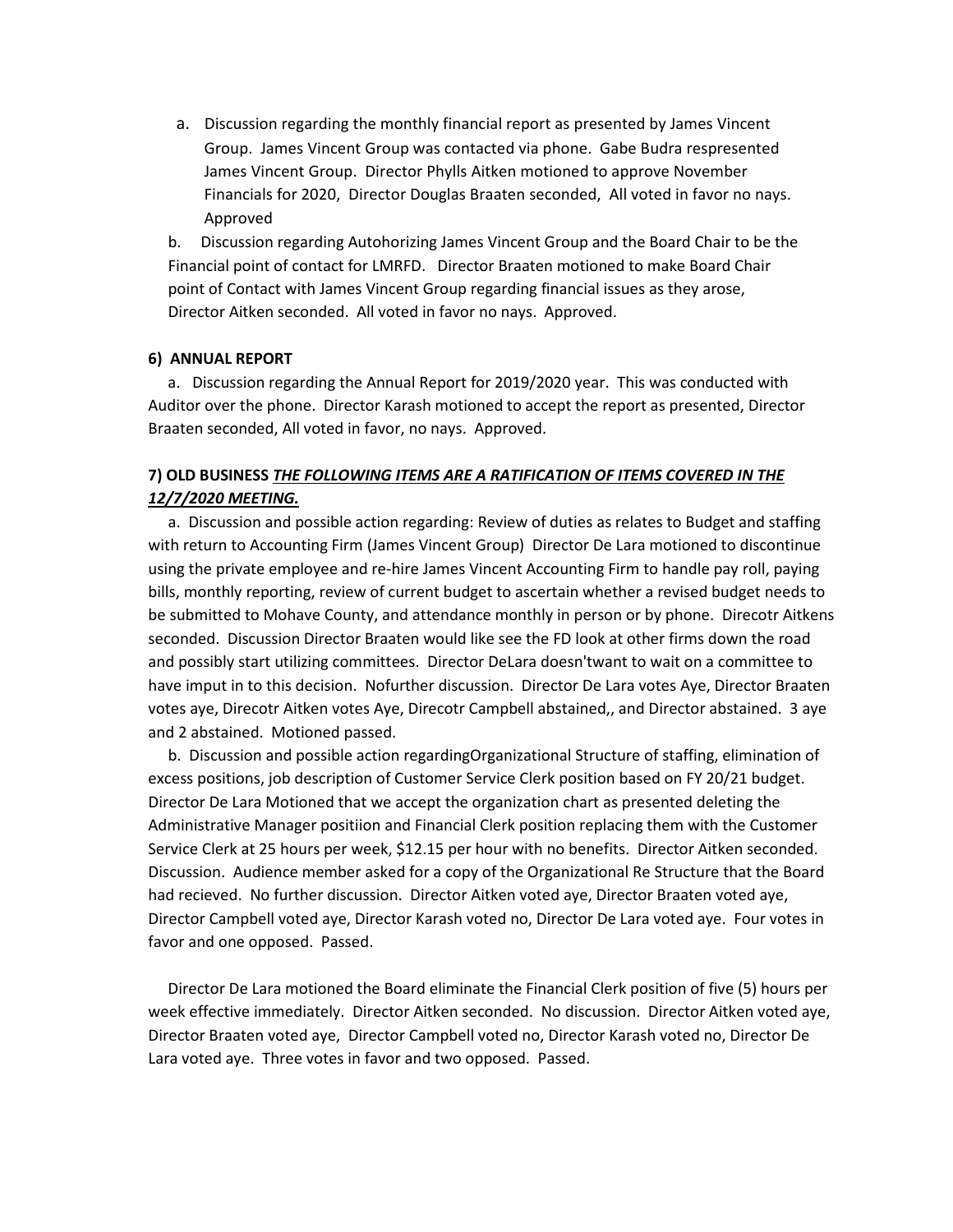Director De Lara motioned the Administrative Manager position be eliminated with a transition time period of a minimum of two (2) weeks to a maximum of four (4) weeks. Director Braaten seconded. No Discussion Director Aitken voted aye, Director Braaten voted aye, Director Campbell voted no, Director Karash voted no, Director De Lara voted aye. Three voted in favor and two opposed. Passed.

**c.** Discussion and review of duties as relates to changes in the organizational structure of the Fire Department, the items required to be returned to the Fire Department from the Administrative Manager, the items that need to be sent to the Accounting Firm, request for monthly schedule of staff, response in regards t items in the MNCSD Police Investigation Report with possible action. Director Aitken motioned that all District items be returned immediately to the office through the Fire Chief this would include all equipment, files, supplies, passwords and login information on any program, website, or other enitiy requireing these items, Director Braaten seconded. No discussion. Director Aitken aye, Director Braaten aye, Director Campbell abstained, Director Karash abstained, Director De Lara aye. Three voted in favor and two opposed. Passed.

#### **8) EXCUTIVE BUSINESS**

Director Campbell motioned that the Board go into Executive Session, Director Karash seconded, no discussion. Director Campbell aye, Director Karash aye, Director Aitken aye, Director Braaten aye, and Director De Lara aye. All in favor no nays. Passed at ll:05 am. Returned to Regular Session 12:05 pm. Director Campbell motioned to reopen Regular Session, Director Aitken seconded. No discussion. All in favor. Passed.

#### **9) REGULAR SESSION CONTINUED**

d. Discussion and possible action regarding the following LMRFD Employee Policies 1043, 1045, 1046, 1047, 1048, 1049, 1050,01051, and 1052.Director De Lara motioned to rescind all of the above policys immediately until proper review can be made with adjustments. Director Aitken seconded. Disscussion. It is noted that each of these policies were discussed in a meeting where the public was not allowed to attend due to Covid restrictions. None of the policies were placed on the website for the public to see and comment. All of these policies appear to effect mainly one position again without public comment. Director Campbell aye, Director Karash aye, Director Aitken aye, Director Braaten aye, and Director De Lara aye. All in favor. Passed

Director Aitken motioned that the issues of policies be placed on the next agenda to descide how the Board will begin reviewing policies. Director Braaten seconded. No discussion. Director Campbell aye, Director Karash aye, Director Aitken aye, Director Braaaten aye, Director De Lara aye. All in favor. Passed.

e. Discussion and possible action regarding LMRFD meeting dates, location and time for the year 2021. Director De Lara motioned that the LMRFD meeting be held on 3rd Thursday of the month and alternate between Dolan Springs and Meadview starting January 2021 in Dolan Springs. Director Aiken seconded. No discussion. All in favor. Passed.

f. Discussion and possible action regarding Communication between Board Members, employees, and the public. Director De Lara reviewed Fiduciary Responsiblity and how that affects the Board and how they make decisions. It was also discussed that no Board Member would use or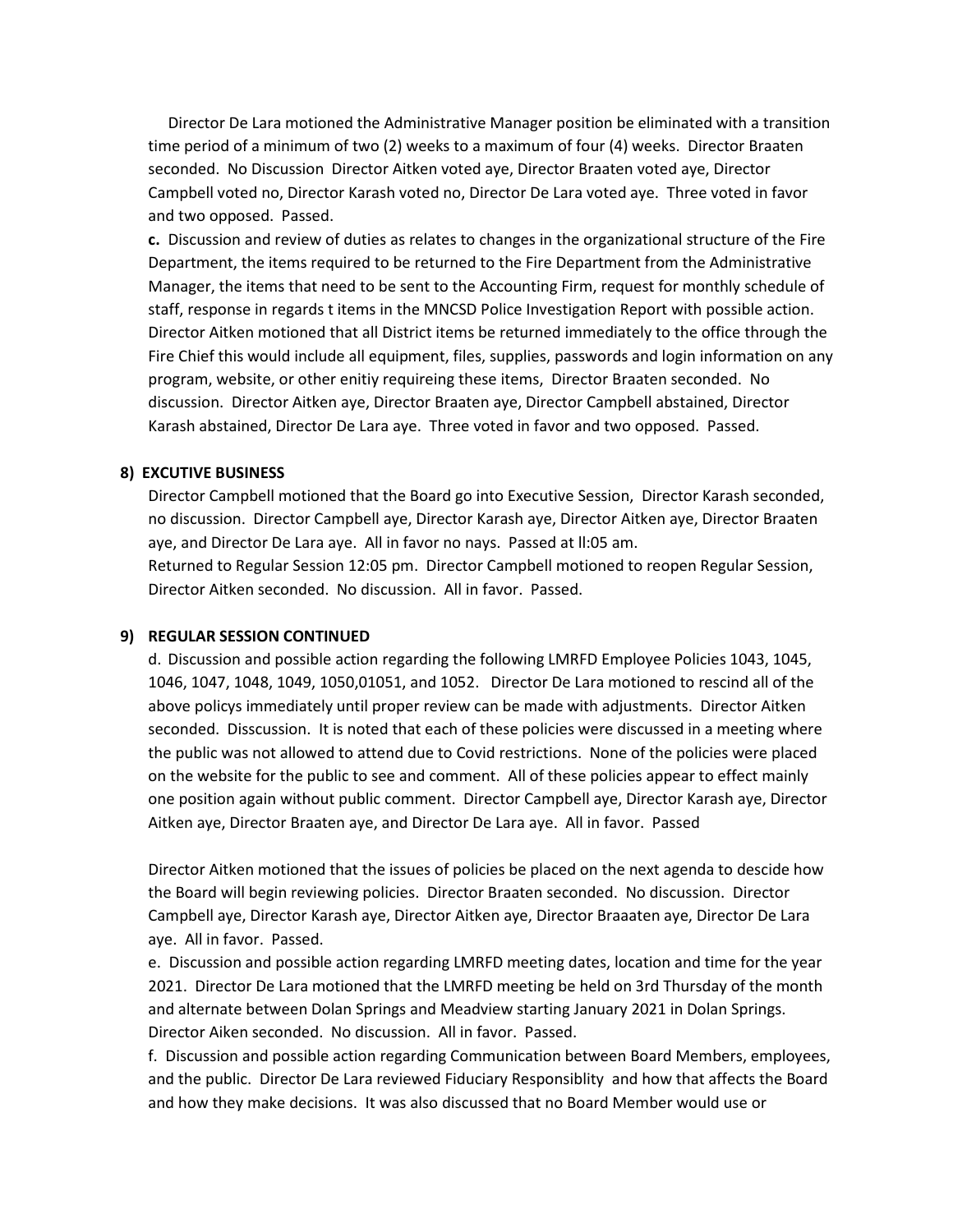comment on items in Social Media. The LMRFD website and the meetings would be the conduit for all notifications and comments. The public was asked to respect this decision. No further action.

g. Discussion and possible action regarding forming a Committeethat will address such items as budget preparation and website and email programs. Director Braaten motioned that a Technical Committee be formed that would address these issues and allow feedback from the Community. Director Aitken seconded. Discussion regarding that only those who live in the Fire District would be allowed to serve on Committee. Director Aitken aye, Director Braaten aye, Director Karash aye, Director Campbell aye, and Director De Lara aye. All in favor. Passed.

h. Discussion and possible action re Review of 60 day notice by fire Chief Winn. This will include all options including administrative leave, dismissal, payout of 60 days. Upon advice from Attorney this action is tabled until proper notice is given Fire Chief Winn.

**Call to Public**: *(The Fire District Board is not permitted to discuss or take action on any item(s) that are not on the Agenda that are raised in the call to the public. However, individual Board Members may be permitted to respond to criticism directed to them. Otherwise, the Board may direct that staff review the matter or that the matter be placed on a future agenda. The Fire District Board cannot discuss or take legal action on any issue raised during the Call to the Public due to restriction of the Opening Meeting Law).*

Walt Kieffer 7288 W. 9<sup>th</sup> street, Dolan Springs; concerned about loss of revenue with the Ambulance calls. Doesn't buy the issue is related to Covid lock down. He handed out a graph that is attached. This is based on Chief's reports in the minutes. The medical calls increased dramatically from September 2018 to October 2020. Revenues depicted are 2 to 3 months earlier than date listed. In the past minutes of March 2020 however the lockdown didn't happen till March so the record still shows higher number of transport. If you consider the considerable lag time it appears that something else is going on with the billing. The US 93 column has not changed either. Not all the data is available because all the data is not on the website. I am hoping the Board takes a hard look at the ambulance revenue. The minutes are inconsistent month to month as to the data. Director De Lara asked for clarification on the N/A and Mr. Keifer replied Not Available.

Close call to order.

**10 CALL to the PUBLIC.** *(The Fire District Board is not permitted to discuss or take action on any item(s) that are not on the Agenda that are raised in the call to the public. However, individual Board Members may be permitted to respond*

*to criticism directed to them. Otherwise, the Board may direct that staff review the matter or that the matter be placed on a future agenda. The Fire District Board cannot discuss or take legal action on any issue raised during the Call to the Public due to restriction of the Opening Meeting Law).*

## **11) CONSIDERATION OF FUTURE AGENDA ITEMS.**

▪ Specified tabled items will move to following month's Regular Meeting, unless noted otherwise and/or pending additional information.